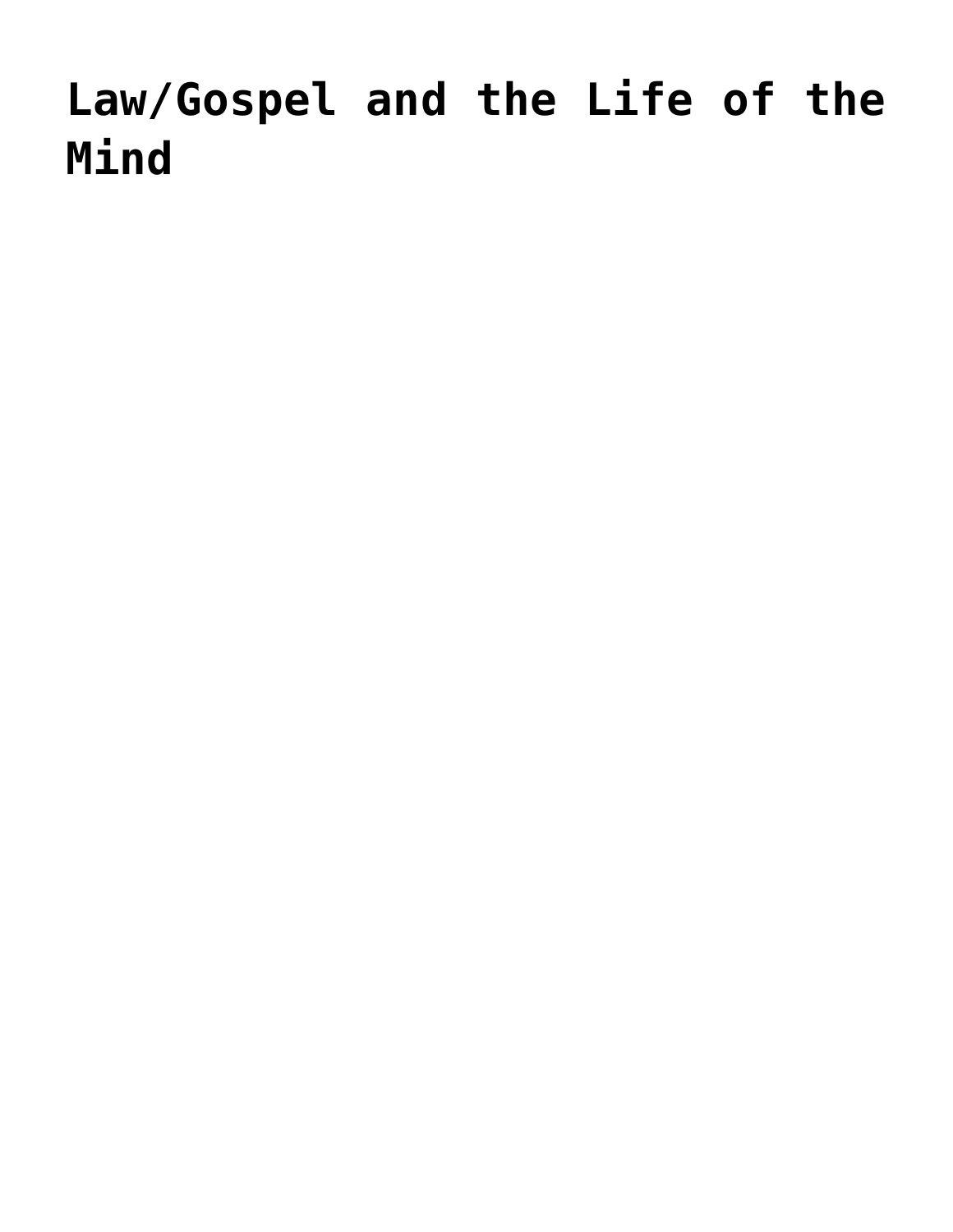

**Co-missioners,**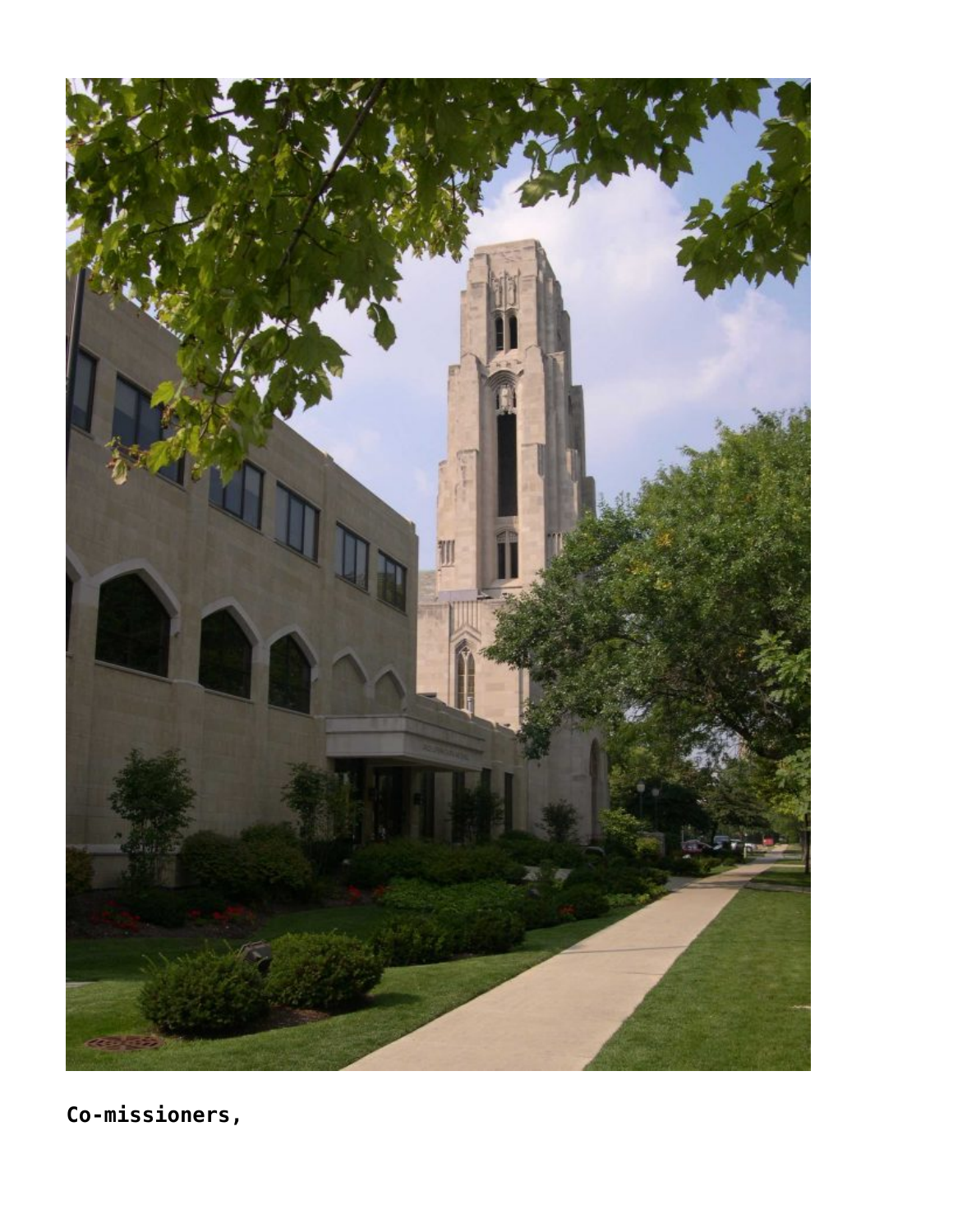Last November we introduced you to [a new contributor, Dr. George](https://crossings.org/what-if-as-a-tool-for-law-gospel-discernment/) [Heider,](https://crossings.org/what-if-as-a-tool-for-law-gospel-discernment/) adding the hope that we'd hear from him again soon. We do so today, in a piece that comes with a special introduction by Bruce Modahl. Bruce, a member of our current editorial team, is the one to thank for having brought Dr. Heider to our attention in the first place.

Peace and Joy, The Crossings Community

## **Introduction**

*In today's essay, the Rev. Dr. George Heider attests to the effects of God's law and promise on his calling as a theologian. It is through this same law and promise that Heider describes himself as one who seeks to build bridges between Lutherans, among Christians, and among all people divided from one another.*

**\_\_\_\_\_\_\_\_\_\_\_\_\_\_\_\_\_\_\_\_\_\_\_\_\_\_\_\_\_\_\_\_\_\_\_\_\_\_\_\_\_\_\_\_\_\_\_\_\_\_\_\_\_\_\_\_\_\_\_\_\_\_\_\_**

**\_\_**

*Heider was most recently on the theology faculty at Valparaiso University. Prior to that he was the president of Concordia University, Chicago. It is in the latter capacity that I came to count him as a friend. Heider became president of the university not long before my arrival as pastor of Grace Lutheran Church, River Forest, Illinois. Grace sits on the northeast corner of the Concordia campus. The congregation bought that corner from the Lutheran Church—Missouri Synod in the 1920's. Grace left the LCMS in 1978.*

*By the time of our respective arrivals at Concordia and Grace, the drawbridges between the two were mostly raised. Each side credited the other with doing most of the digging and maintenance work on the moat separating us. Still, some people*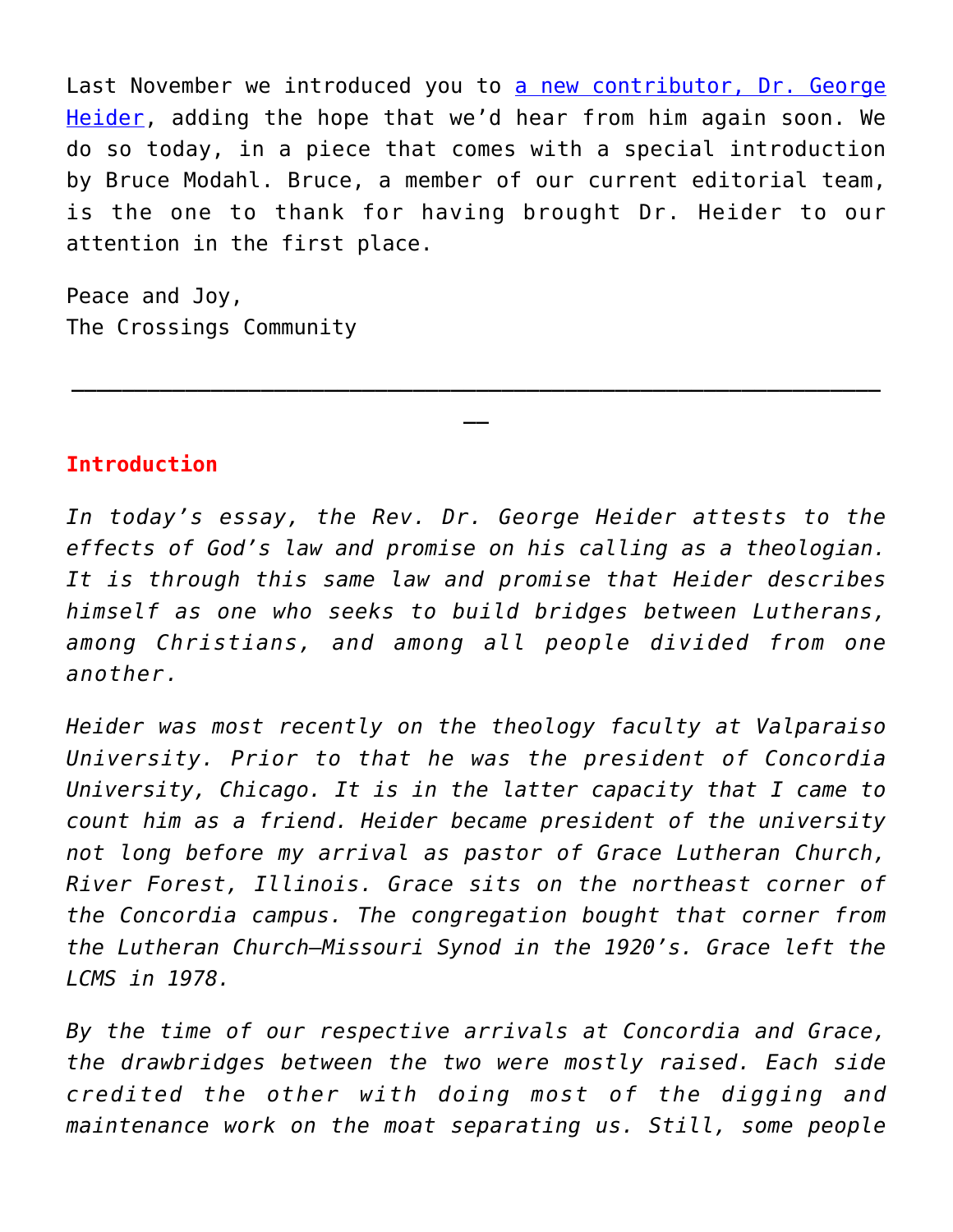*from both sides threw down narrow planks to cross from one side to the other. Heider, through persistent yet gentle leadership, began lowering those drawbridges one by one.*

*The same law/gospel distinction guiding his work as a college president is what affects his work as a theologian. I venture to say all of us have had disputes with others over some piece of scripture or theology in which neither side gave an inch. Heider says, "The law constantly reminds me that I can never, ever perfectly grasp or articulate anything this side of heaven." He follows that up by saying, "On the other hand, the gospel frees me (and us) from the need to be perfect or even right."*

*Any one of us who perceives being wrong or less than perfect as a mortal threat will find comfort in the way Heider addresses God's law and promise to himself, and by extension, to all of us.*

—Bruce Modahl

+ + +

## **Law/Gospel and the Life of the Mind** by George C. Heider

Recently I completed a dictionary article on the same subject on which I had written my Ph.D. dissertation almost forty years ago—sort of an academic version of the "circle of life," I suppose. Without belaboring the particulars (it was on the Old Testament god of child sacrifice, Moloch, if you really want to know), the experience opened my eyes to something that I had not clearly articulated to myself before: two score years have left me less sure of my own position on the subject and more sympathetic to the arguments of my opponents. Whether that is a function of aging wearing me down or the accumulation of some measure of wisdom is worth a moment's reflection, I think.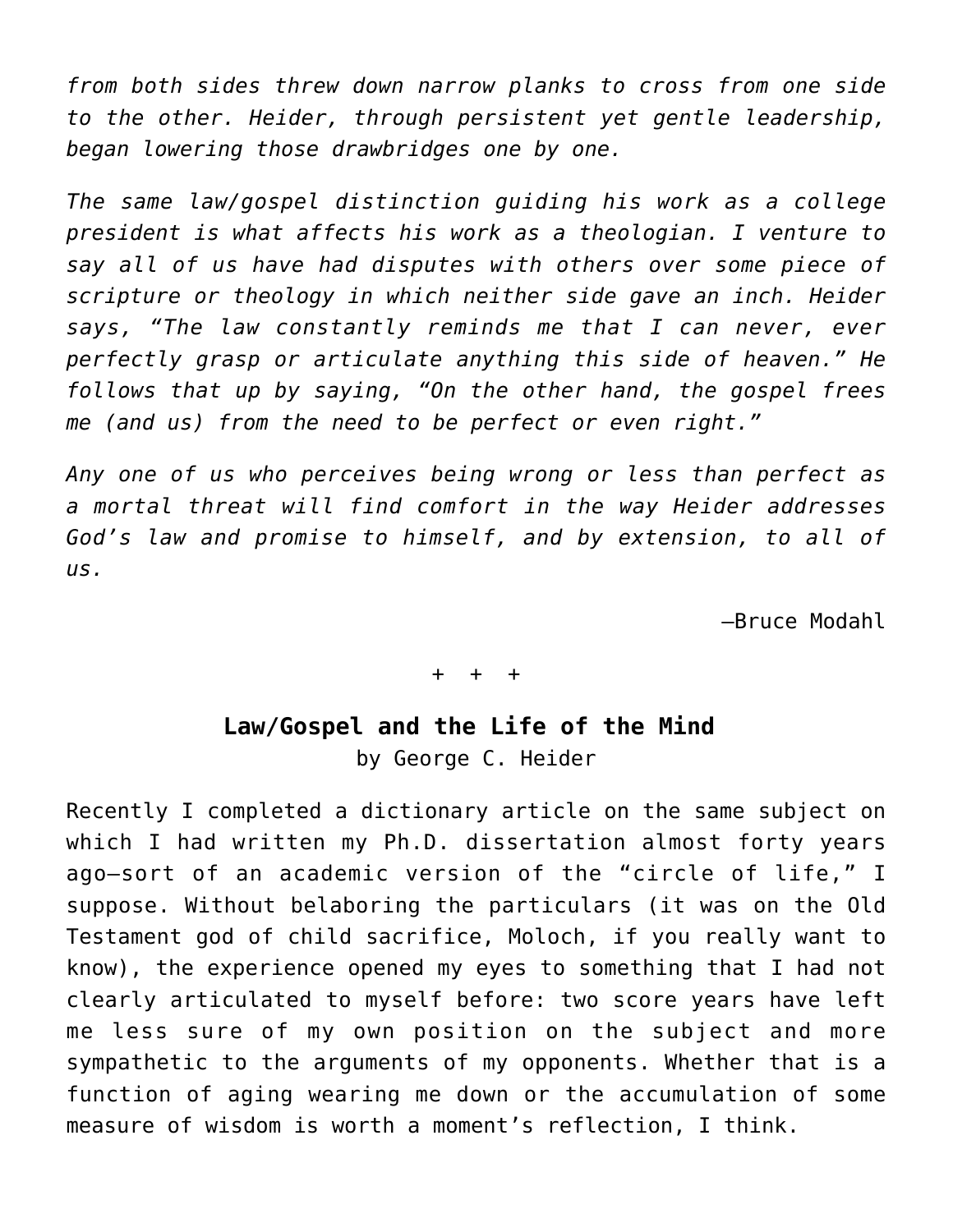

Enluminures of Augustine's City of God by Master François (c. 1475) found on [Wikipedia](https://upload.wikimedia.org/wikipedia/commons/e/eb/Augustine_%26_Master_Fran%C3%A7ois_-_City_of_God_-_The_Hague%2C_10_A_11_fol._35v_-Scipio_Nasica_discussing_theatrical_performances_with_a_group_of_scholars.jpg)

It is here—on what seems on the surface to be an utterly secular issue—that the law/gospel distinction may provide help. The law constantly reminds me that I can never, ever perfectly grasp or articulate anything this side of heaven. It is for that reason that, throughout my career as an academic administrator and teacher/scholar, I have argued for both academic freedom and diversity of viewpoints. We benefit both from the ability to hazard ideas and from the insights that others who are differently situated from ourselves bring to matters from their own angles, even (or perhaps especially) if they argue with us. The fact is that all of us are smarter than any of us. But even all of us do not ever get it quite right.

On the other hand, the gospel frees me (and us) from the need to be perfect or even right—in my studies as much as anywhere else in my life. So, I can test out ideas without fear of judgment (at least from God). My errors in scholarship can be laid at the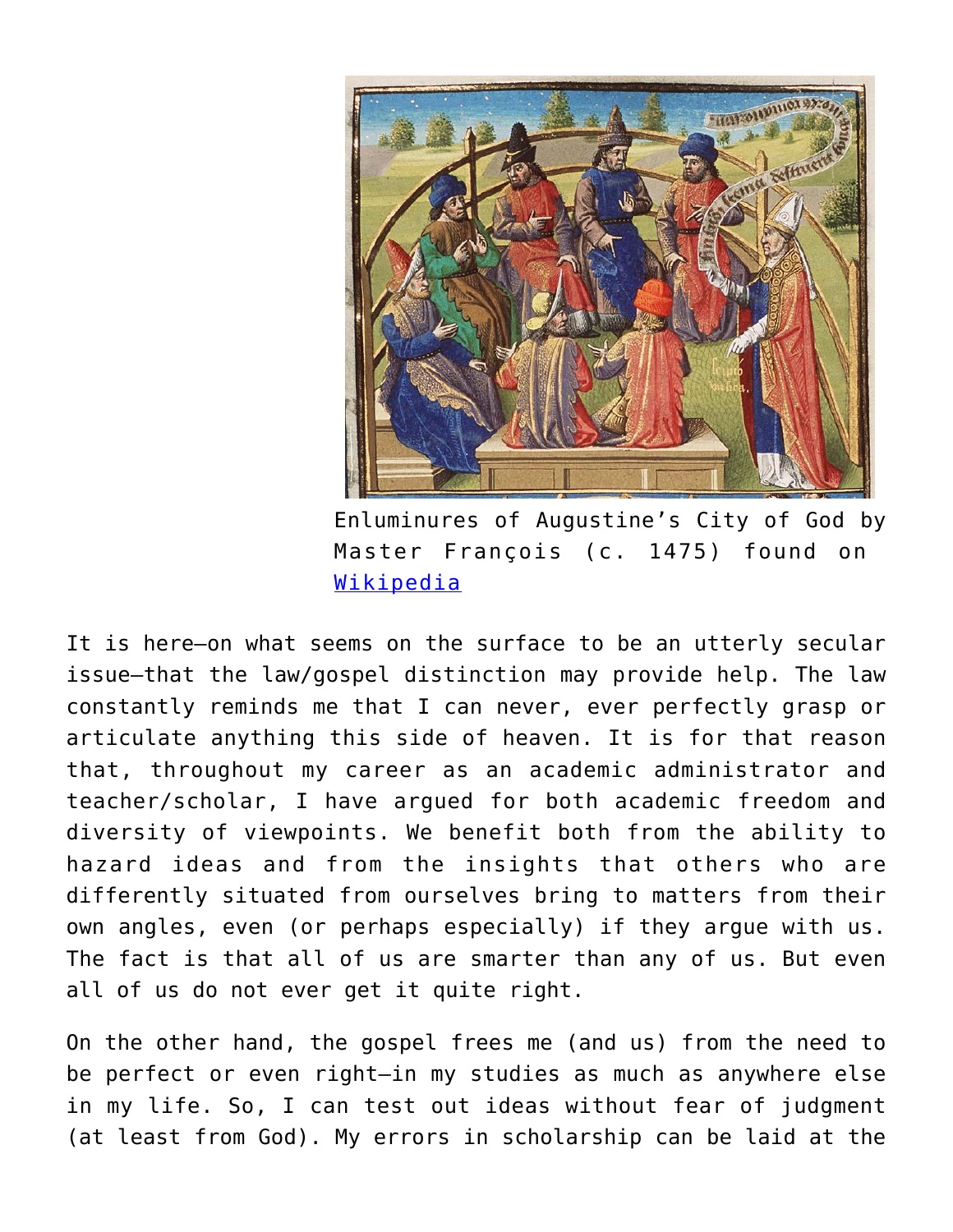foot of the cross as surely as my moral failings.

So, what accounts for my lessened certainty in the positions that I took nearly forty years ago and for my greater sympathy with the arguments of others? Part of it is a certain amount of learned humility, I suspect. I have come to see the wisdom of the advice of Oliver Cromwell (of all people): "I beseech you by the bowels of Christ to bethink yourselves that you might be wrong." In my experience, theologians, myself very much included, are in particular need of such self-reflection. It is something of the academic equivalent of our Lord's remarks on beams and motes in our eyes and those of others.

But wherein lies the value of the law/gospel distinction in this instance? The law both demands and drives us to progress on what I have termed (inspired by James Fowler and others) the stages of spiritual maturity. At Stage One we are utterly certain of our own correctness and of others' errors. Tragically, some never progress beyond this perspective. Stage Two is the polar opposite: utter relativism, as in, I have my views; you've got yours; who's to know? This, too, may be a stopping point for some at the opposite end of the scale from Stage One. But it is, I believe, intellectual cowardice.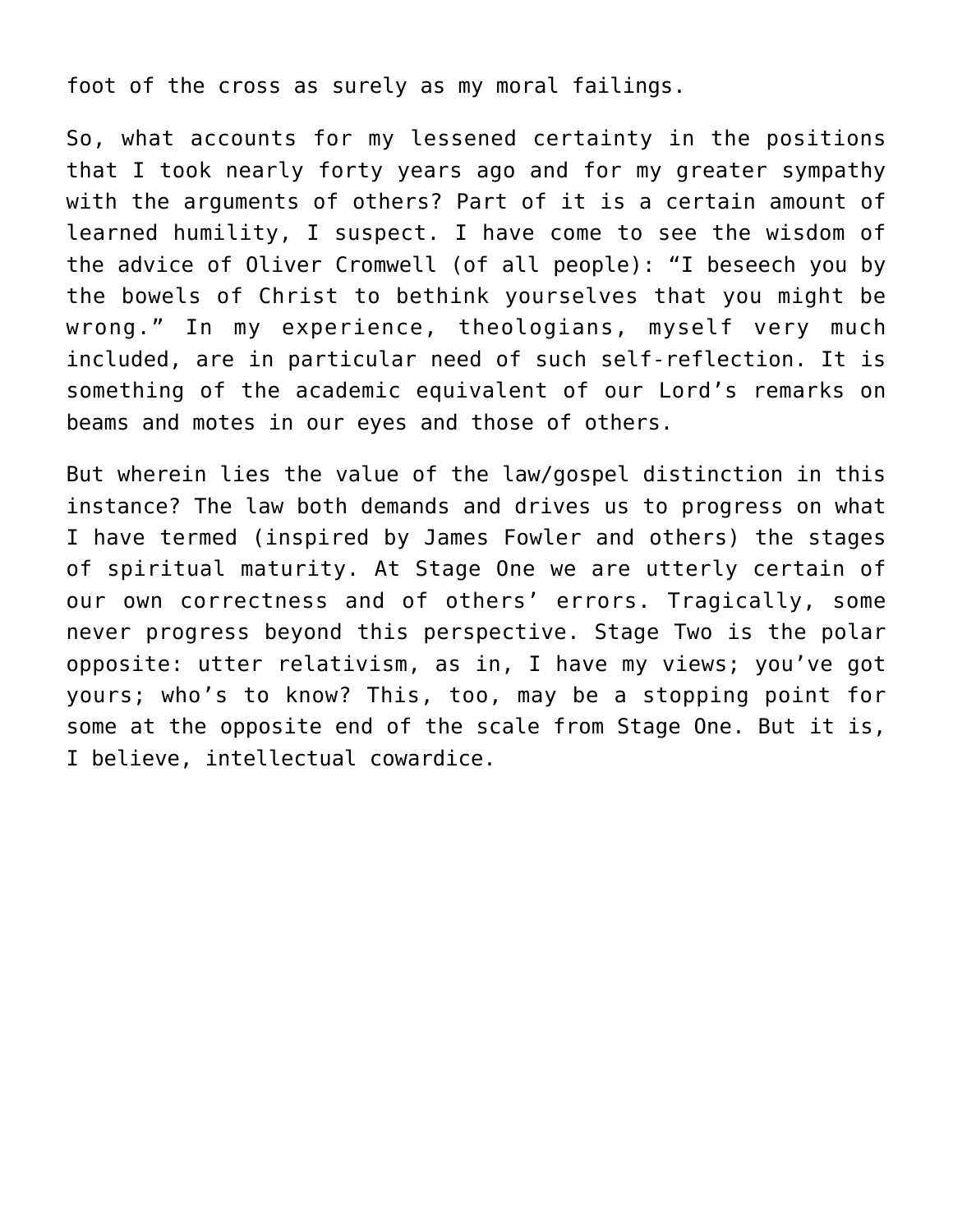

St. Jerome in his study by Albrect Dürer, copper engraving, 1514. Found on [Wikipedia](https://upload.wikimedia.org/wikipedia/commons/e/eb/Augustine_%26_Master_Fran%C3%A7ois_-_City_of_God_-_The_Hague%2C_10_A_11_fol._35v_-Scipio_Nasica_discussing_theatrical_performances_with_a_group_of_scholars.jpg)

It is Stage Three to which I find the law pressing me. I call it *confessional pluralism*, by which I mean this: at any given time, I have my views and reasons for them, but I engage in dialog with others on the terms that I am open to persuasion to the contrary, just as my dialog partners are with me.

It is the gospel that makes *confessional pluralism* possible,